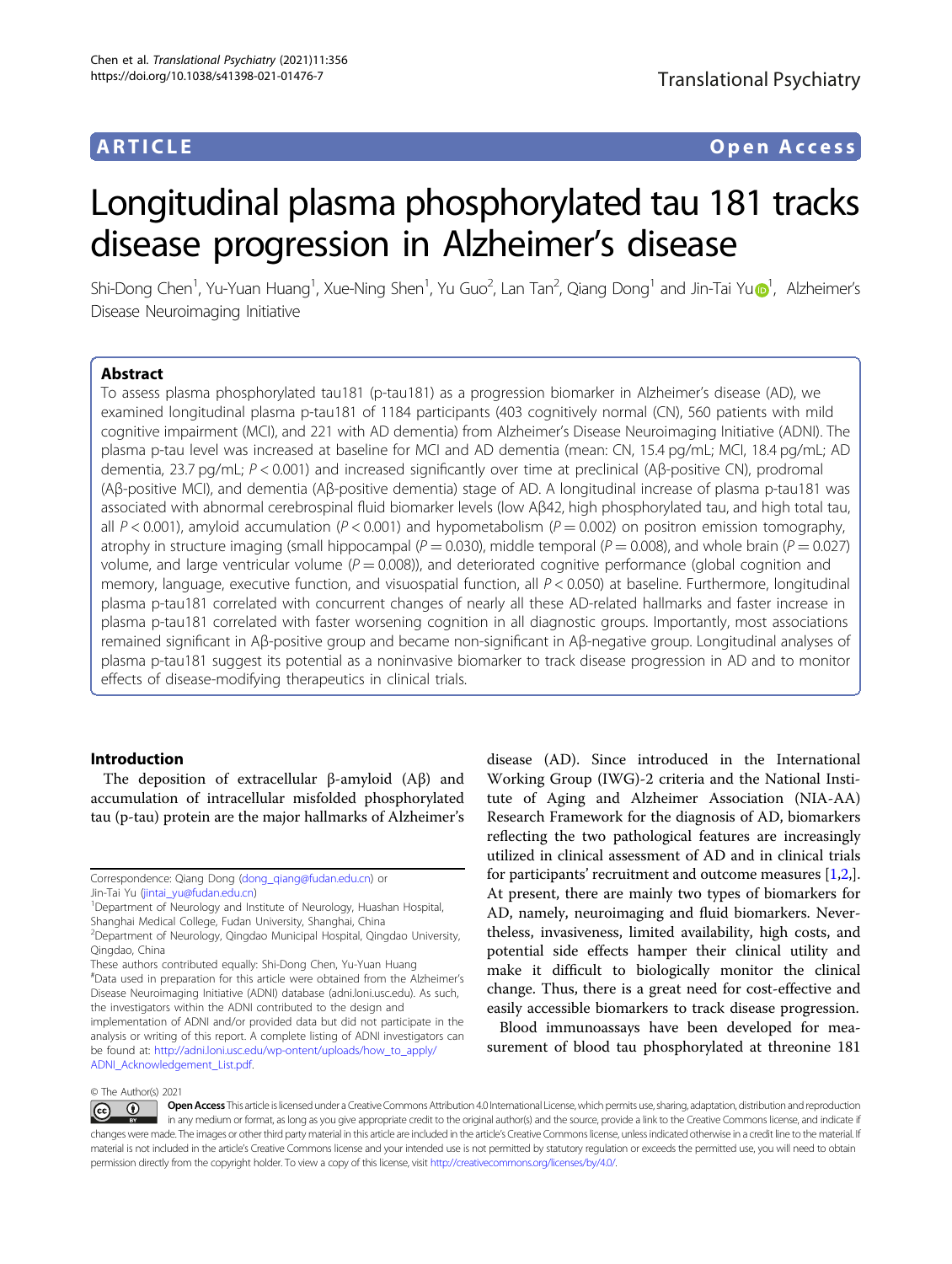(p-tau181)  $[3-5]$  $[3-5]$  $[3-5]$  $[3-5]$  $[3-5]$ . Recent researches have shown promising results for plasma p-tau181 as a diagnostic biomarker of AD [\[6,7](#page-9-0),]. However, it remains unclear whether plasma p-tau181 could serve as the progression biomarker for AD. Previous analyses showed that high plasma P-tau181 at baseline was associated with subsequent hippocampal atrophy, cognitive decline, and development of AD dementia from cognitively normal (CN) and mild cognitive impairment (MCI) subjects [\[6,7](#page-9-0),]. Nevertheless, studies investigating longitudinal plasma p-tau181 are lacking.

In the present study, we aimed to identify the potential of plasma p-tau181 in tracking AD progression using longitudinal data. The study involved 1184 people from the Alzheimer disease neuroimaging initiative (ADNI) who were CN, or diagnosed with MCI or AD dementia. We hypothesized that plasma p-tau181 levels would increase over time with disease progression and were longitudinally associated with biochemical, imaging, and cognitive measures in the course of the disease.

# Methods

# Study design

The data used in this study was downloaded from the online repository of Alzheimer's Disease Neuroimaging Initiative (ADNI) [\(http://adni.loni.usc.edu/](http://adni.loni.usc.edu/)) in July 2020. The ADNI was launched in 2003 as a public-private partnership with the primary goal of testing whether serial magnetic resonance imaging, PET, and various clinical, biologic, and neuropsychological markers can be combined to measure progression of mild cognitive impairment and early AD dementia. Regional ethical committees of all institutions approved the ADNI study. Written informed consent was obtained from all participants or authorized representatives.

### Participants

Inclusion and exclusion criteria of ADNI participants have been described previously [[8](#page-9-0)]. We selected all the 1190 participants with available plasma p-tau181 recruited across 3 funding cycles (ADNI-1, ADNI-GO, and ADNI-2). Diagnostic status including CN, mild cognitive impairment (MCI), or AD dementia were based on the cognitive assessments. The CN participants reported a Mini-Mental State Examination (MMSE) score of 24 or higher and a Clinical Dementia Rating Scale (CDR) score of zero. The MCI participants reported an MMSE score of 24 or higher, objective memory loss tested by delayed recall of the Wechsler Memory Scale Logical Memory II, a CDR score of 0.5, preserved activities of daily living, and absence of dementia. The individuals considered as AD dementia fulfilled the National Institute of Neurological and Communicative Disorders and Stroke and the Alzheimer Disease and Related Disorders Association criteria

for probable AD [\[9](#page-9-0)], reported an MMSE score between 20 and 26, and a CDR score from 0.5 to 1.0.

#### Plasma phosphorylated tau 181

Plasma p-tau181 levels were measured by the Single Molecule array (Simoa) technique, using an in-house assay developed in the Clinical Neurochemistry Laboratory, University of Gothenburg, Sweden [[7\]](#page-9-0). A combination of two monoclonal antibodies (Tau12 and AT270) was used to measure N-terminal to mid domain forms of P-tau181. The quantification range was from 1.0 to 128.0 pg/mL after dilution correction. The study using this assay reported within-run variations of 4.6% to 7.4% and between-run variations of 9.0% to 9.9% for the highconcentration internal quality control (iQC) samples  $(mean = 18.7 \text{ pg/mL}, \text{range} = 16.7-20.0 \text{ pg/mL}), \text{and}$ within-run variations of 4.6% to 12.7% and between-run variations of 12.0% to 12.7% for the low-concentration iQC samples (mean  $= 5.4$  pg/mL, range  $= 4.3 - 6.4$  pg/mL. More details of the assay can be found in the study by Karikari et al. [[7\]](#page-9-0).

#### Biomarkers in cerebrospinal fluid

CSF was collected by lumbar punctures (LPs) in a standardized procedure as described in the ADNI proce-dures manual [\(http://adni.loni.usc.edu/\)](http://adni.loni.usc.edu/). Samples were properly centrifuged, aliquoted to 500 μL in polypropylene tubes, frozen within 1 h after collection, shipped overnight on dry ice to the ADNI Biomarker Core laboratory, and stored at -80 °C. Aβ42, t-tau, and p-tau181 were measured with the corresponding Elecsys immunoassays on the Elecsys cobas e 601 analyzer as previously described [ $10,11$  $10,11$  $10,11$ ]. Meanwhile, CSF A $\beta$ 42, p-tau181, and t-tau were respectively used to define amyloid pathology (A), tau pathology (T), neurodegeneration (N) to stratify participants according to the ATN framework [\[2\]](#page-9-0) and published cut point (CSF Aβ42 < 977 pg/mL, p-tau18 > 27 pg/mL, and t-tau>300 pg/mL) [\[12](#page-9-0)] were used in the definition of biomarker positivity and A/T/N status. Using two large multicentre longitudinal studies (ADNI and BioFINDER), the CSF biomarkers showed satisfying performance in predicting clinical deterioration and cut-off values for single tau biomarkers were also derived and validated [[12](#page-9-0)].

#### Neuroimaging

Structural brain magnetic resonance imaging (MRI) was performed using 3.0 T scanners with T1-weighted scans in volumetric magnetization-prepared rapid gradient echo (MP-RAGE) sequence. FreeSurfer, version 5.1 (Free-Surfer) was used to quantify the regional volumes according to the 2010 Desikan–Killany atlas [[13](#page-9-0)]. Data of hippocampal, entorhinal, middle temporal, ventricular, and whole brain volume were used and were adjusted for total intracranial volume in our analyses.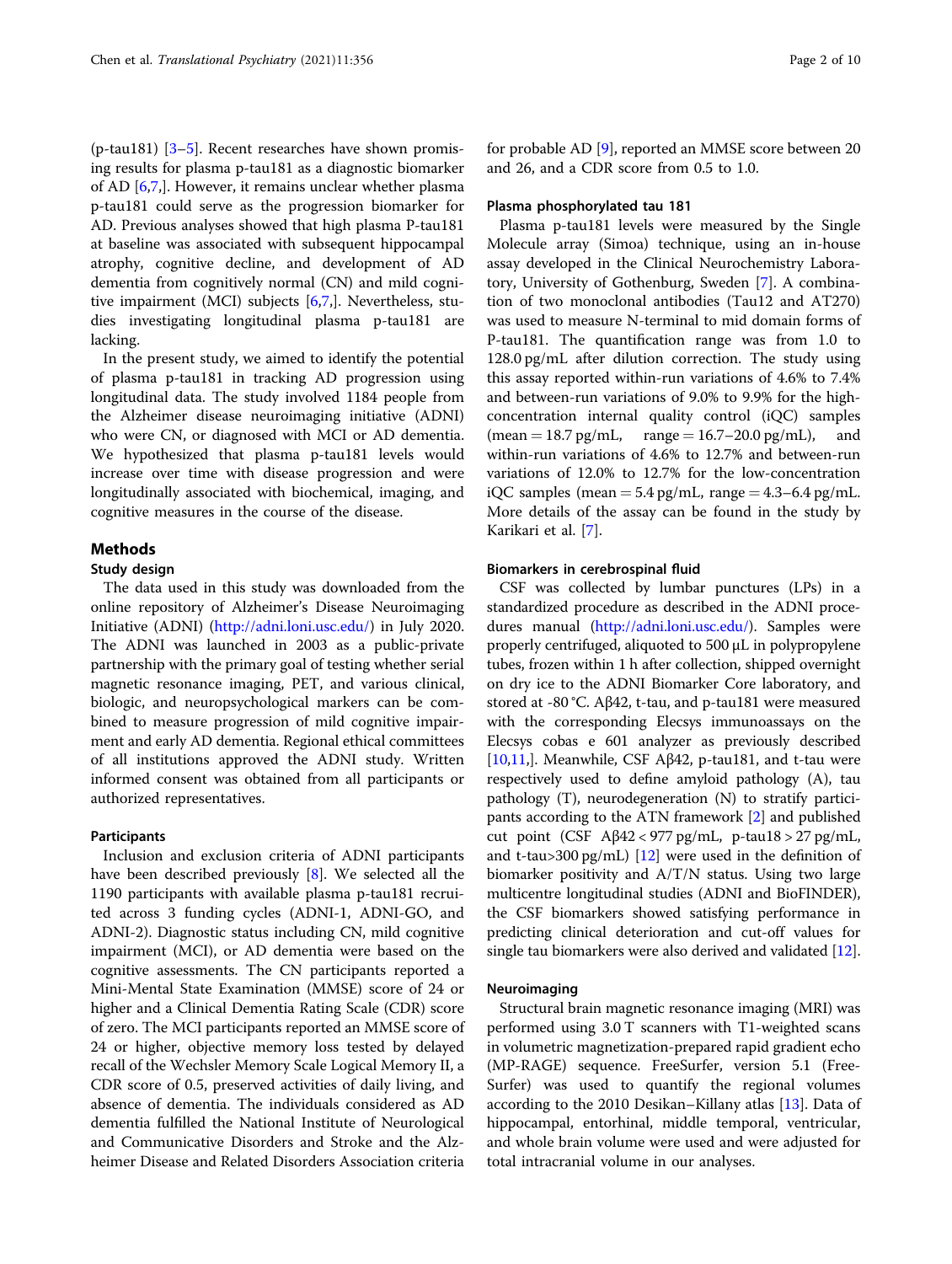Amyloid PET imaging in the ADNI was performed using florbetapir (18F-AV-45). The imaging data obtained from the ADNI dataset had been fully preprocessed using a standardized pipeline [\[14](#page-9-0)] and details of florbetapir image acquisition were stated elsewhere (adni-info.org). Briefly, florbetapir image data were obtained 50 to 70 min postinjection, and images were averaged, spatially aligned, interpolated to a standard voxel size, and smoothed to a common resolution of 8 mm full width at half maximum [[15\]](#page-9-0). The MP-RAGE image of each participant from the nearest available visit was segmented and parcellated with Freesurfer (version 5.3.0) to define regions of interest (ROIs) in native space. Then, the PET images were coregistered to the corresponding MP-RAGE using SPM (version 5). The intensity-normalized standard uptake value ratio (SUVR) value for each ROI was acquired by dividing tracer uptake in these regions by the value in whole cerebellum (the predefined reference region). To estimate the global florbetapir SUVr, values from four cortical gray matter regions (frontal, anterior cingulate, precuneus, and parietal cortex) were averaged. Florbetapir-PET results were considered positive if global SUVRs were at least 1.11 as recommended by ADNI [[16](#page-9-0)]. Fluorodeoxyglucose (FDG)-PET data were also obtained and reconstructed according to a standardized protocol. Briefly, FDG image data were obtained 30–60 min postinjection and underwent the same preprocessing procedure as florbetapir-PET (frames were averaged, spatially aligned, interpolated to a standard voxel size, and smoothed to a common resolution of 8 mm full width at half maximum) [\[15\]](#page-9-0). An FDG composite score of each scan was calculated as the mean uptake in left and right angular, temporal, and posterior cingulate regions relative to the mean of a pons and cerebellar vermis reference region.

#### Determination of amyloid status

CSF Aβ42 was first used to determine amyloid status. To maximize the participants, for participants who did not have CSF assessment at baseline, CSF Aβ42 measurement within 12 months of baseline plasma p-tau181 measurement would be considered. If CSF measurement was not available, then amyloid status would be determined using PET for those who had florbetapir-PET at baseline or within 12 months of baseline plasma.

# Measurement of cognition

Global cognition was evaluated using MMSE, the 11 item version of the Alzheimer Disease Assessment Scale-Cognitive Subscale (ADAS-Cog), and the CDR Scale Sum of Boxes (CDR-SB). Specific cognitive domains were also investigated using composite measures developed by ADNI for memory, executive function (EF), language, and visuospatial (VS) function [[17,18](#page-9-0),].

#### Statistical analysis

Baseline characteristics between diagnostic groups were compared using tests appropriate for the distribution of each variable including ANOVA, Kruskal–Wallis, chisquare, or Fisher's exact test.

Linear mixed-effect (LME) models were used to estimate the longitudinal changes of plasma p-tau181 levels in groups of different clinical diagnoses (stratified by Aβ status or not) and of different ATN classification. All LME models included an group  $\times$  time interaction item with random intercepts and slopes and were adjusted for age, gender, APOE ε4 counts, and education years for comparisons among groups.

Cross-sectional associations of plasma p-tau181 with CSF biomarkers' levels, neuroimaging measures, and cognitive measures were examined using linear regressions, adjusted for age, gender, APOE ε4 counts, and education years. The same models were applied for the association between rates of plasma p-tau181 and other AD-related hallmarks at baseline. Pearson correlations were computed to investigate concurrent longitudinal changes between plasma p-tau181 and other variables with individual rates extracted from similar LME models. Rates of change for each participant were derived from these models by summing the fixed and the individualspecific random effects terms. Baseline and change rates of all variables except for the plasma p-tau181 were scaled to have zero mean and unit variance so that the effect sizes could be directly comparable between association analyses. P values corrected for multiple comparisons underwent Benjamini–Hochberg procedure. Association and correlation analyses were repeated in different diagnostic groups and in different amyloid status.

All statistical analyses were performed using the R statistical software (version 3.5.1). Two-sided  $P$  values less than 0.05 were considered statistically significant.

# Results

All ADNI participants were aged between 55 and 90 years, had acquired at least 6 years of education, and showed no significant neurological disorders other than AD. We included 1184 participants in our study after exclusion of six individuals with extreme plasma p-tau levels. The mean (SD, standard deviation) age of all the included participants was 74.3 (7.59) years; 45.7% were women; 97.8% had more than 12 years of education; 43.8% had at least one APOE ε4 allele.

The demographic, CSF biomarkers, neuroimaging, and cognition characteristics of the included participants by clinical diagnosis are shown in Table [1](#page-3-0) and differed among diagnostic groups. Of the 1184 participants included, 403 (34.0%) participants were CN, 560 (47.8%) were MCI, and 221 (18.7%) were Dementia. The mean MMSE scores were 29.0, 28.1, and 22.1 respectively for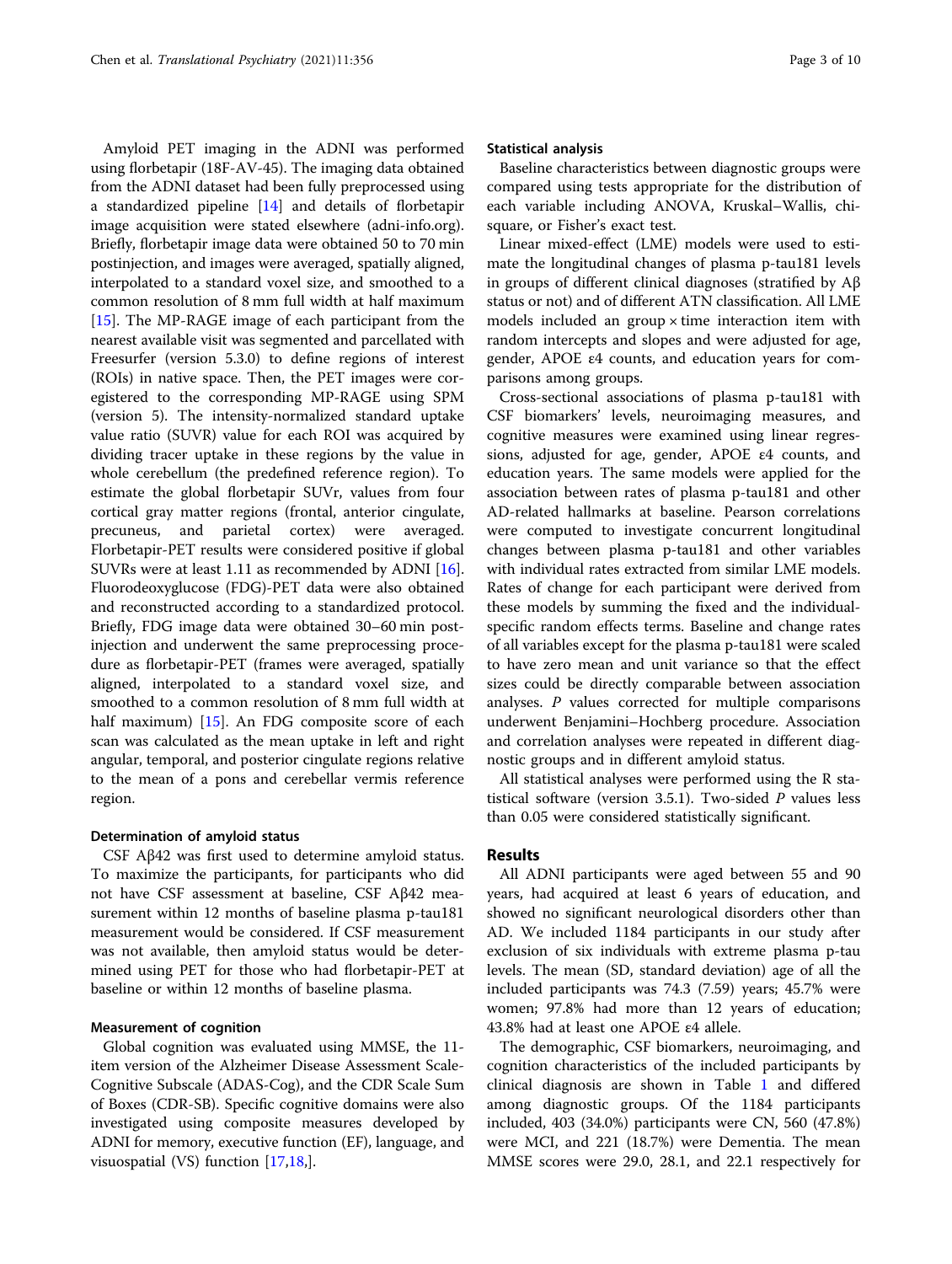<span id="page-3-0"></span>Table 1 Baseline participant demographics.

|                                         | CN $(N = 403)$          | $MCI (N = 560)$         | Dementia<br>$(N = 221)$ |  |
|-----------------------------------------|-------------------------|-------------------------|-------------------------|--|
| Age                                     | 74.9(0.33)              | 72.9(0.34)              | 75.3(0.53)              |  |
| Gender                                  | 216(52.9)               | 238(42.4)               | 90(40.7)                |  |
| Education                               | 16.5(0.13)              | 16.1(0.12)              | 15.8(0.19)              |  |
| <b>APOE</b>                             |                         |                         |                         |  |
| APOE $\varepsilon 4^{-/-}$ ,<br>No. (%) | 295(43.9)               | 305(45.4)               | 72(10.7)                |  |
| APOE $\varepsilon 4^{-/+}$ .<br>No. (%) | 105(25.2)               | 207(49.6)               | 105(25.2)               |  |
| APOE $\varepsilon4^{+/+}$ ,<br>No. (%)  | 8(7.9)                  | 49(48.5)                | 44(43.6)                |  |
| Plasma p-tau                            | 15.4(10.5)              | 18.4(11.1)              | 23.7(8.85)              |  |
| CSF biomarkers                          |                         |                         |                         |  |
| $A\beta42$                              | 1364.1(634.3)           | 1077.8(565.0)           | 721.0(436.0)            |  |
| p-tau                                   | 22.3(9.42)              | 26.2(14.2)              | 36.8(16.1)              |  |
| t-tau                                   | 242.9(91.06)            | 274.1(127.0)            | 375.1(153.2)            |  |
| PET imaging                             |                         |                         |                         |  |
| $A\beta$ -PET                           | 1.11(0.17)              | 1.22(0.22)              | 1.38(0.22)              |  |
| FDG-PFT                                 | 1.31(0.11)              | 1.26(0.13)              | 1.06(0.15)              |  |
| Structure imaging (volume)*             |                         |                         |                         |  |
| Hippocampal                             | 7395.5(937.1)           | 7016.8(1093.9)          | 5756.1(1054.5)          |  |
| Entorhinal                              | 3800.4(624.4)           | 3631.1(716.4)           | 2820.7(710.5)           |  |
| Mid temporal                            | 20305.6<br>(2695.6)     | 20273.9<br>(2719.1)     | 17283.1(3212.3)         |  |
| Ventricular                             | 34159.5<br>(18634.2)    | 38337.5<br>(22241.7)    | 50289.3(23003.5)        |  |
| Whole brain                             | 1033302.8<br>(105601.4) | 1049783.5<br>(106082.5) | 986043.3<br>(109077.5)  |  |
| Cognitive measures                      |                         |                         |                         |  |
| <b>MMSF</b>                             | 29.0(1.23)              | 28.1(1.71)              | 22.1(3.53)              |  |
| $CDR-SB$                                | 0.072(0.27)             | 1.50(1.03)              | 5.34(2.46)              |  |
| ADAS-Cog                                | 5.78(3.05)              | 9.11(4.39)              | 21.9(8.22)              |  |
| Memory                                  | 1.08(0.61)              | 0.38(0.70)              | $-1.00(0.59)$           |  |
| EF                                      | 0.85(0.82)              | 0.35(0.88)              | $-0.95(0.99)$           |  |
| Language                                | 0.83(0.72)              | 0.32(0.76)              | $-0.87(1.04)$           |  |
| VS                                      | 0.21(0.59)              | 0.0058(0.71)            | $-0.64(1.00)$           |  |
| Plasma p-tau, No. of samples            |                         |                         |                         |  |
| Month                                   |                         |                         |                         |  |
| 0                                       | 403                     | 560                     | 221                     |  |
| 12                                      | 290                     | 491                     | 151                     |  |
| 24                                      | 307                     | 428                     | 66                      |  |

Table 1 continued

|    |                | CN $(N = 403)$ MCI $(N = 560)$ Dementia | $(N = 221)$ |
|----|----------------|-----------------------------------------|-------------|
| 36 | 98             | 358                                     | 24          |
| 48 | 115            | 184                                     | 13          |
| 60 | $\mathcal{P}$  | 5                                       | $\Omega$    |
| 72 | 3              | $\mathfrak{D}$                          | $\Omega$    |
| 84 | 3              | 1                                       | $\Omega$    |
| 96 | $\mathfrak{D}$ | $\Omega$                                | $\Omega$    |

\* Structure imaging measures reported here are unadjusted by total intracranial volume.<br>CN cognitively normal. CSE cerebrospinal fluid. EE executive function. EDG

CN cognitively normal, CSF cerebrospinal fluid, EF executive function, FDG<br>fluorodeoxyglucose, MCI mild cognitive impairment, PET positron emission<br>tomography, p-tau phosphorylated tau, t-tau total tau, MMSF mini-mental st tomography, p-tau phosphorylated tau, t-tau total tau, MMSE mini-mental state examination, VS visuospatial.

the three clinical groups. Baseline plasma p-tau181 level differed significantly between diagnostic groups (CN, 15.1 pg/mL; MCI, 18.3 pg/mL; Dementia 24.1 pg/mL). A total of 3732 plasma p-tau181 samples were obtained up to 8 years after the baseline. Participants baseline characteristics by diagnosis and Aβ status, and by ATN profiles were presented in Appendix eTables 1–2.

# Longitudinal plasma p-tau181 and baseline diagnosis

Results from LME models reported that all the three groups showed significant increase in plasma p-tau181 level over time (CN, 0.52 pg/mL per year; MCI, 0.45 pg/mL per year; Dementia 1.08 pg/mL per year) (Fig. [1](#page-4-0)A, B). Although no significant difference of increase rates was detected between diagnostic groups, the baseline levels differed significantly between groups (Appendix eTable 3). These results were same for the participants with Aβ-positive status (Fig. [1](#page-4-0)C, Appendix eTables 4-5). In contrast, there were no significant baseline difference between CN, MCI and dementia groups with Aβ-negative status.

Intercepts and rates were also compared within diagnostic groups, stratified by Aβ status (Appendix eTable 5). Participants with Aβ-positive status all had significantly higher baseline levels than those with Aβ-negative status within each diagnostic group. However, there were no slope differences between Aβ-negative and Aβ-positive subjects within each diagnostic group.

# Longitudinal plasma p-tau181 in groups stratified by Aβ, Tau, and Neurodegeneration

Baseline plasma p-tau181 level was higher for participants with Alzheimer's pathologic change  $(A + T-N-)$  compared to participants with normal AD biomarkers (A-T-N-) ( $P <$ 0.001), and for participants with Alzheimer's disease  $(A + T)$  $+ N$ - or  $A + T + N +$ ) compared to those with Alzheimer's pathologic change ( $P = 0.009$  or  $P < 0.001$ ) and to those with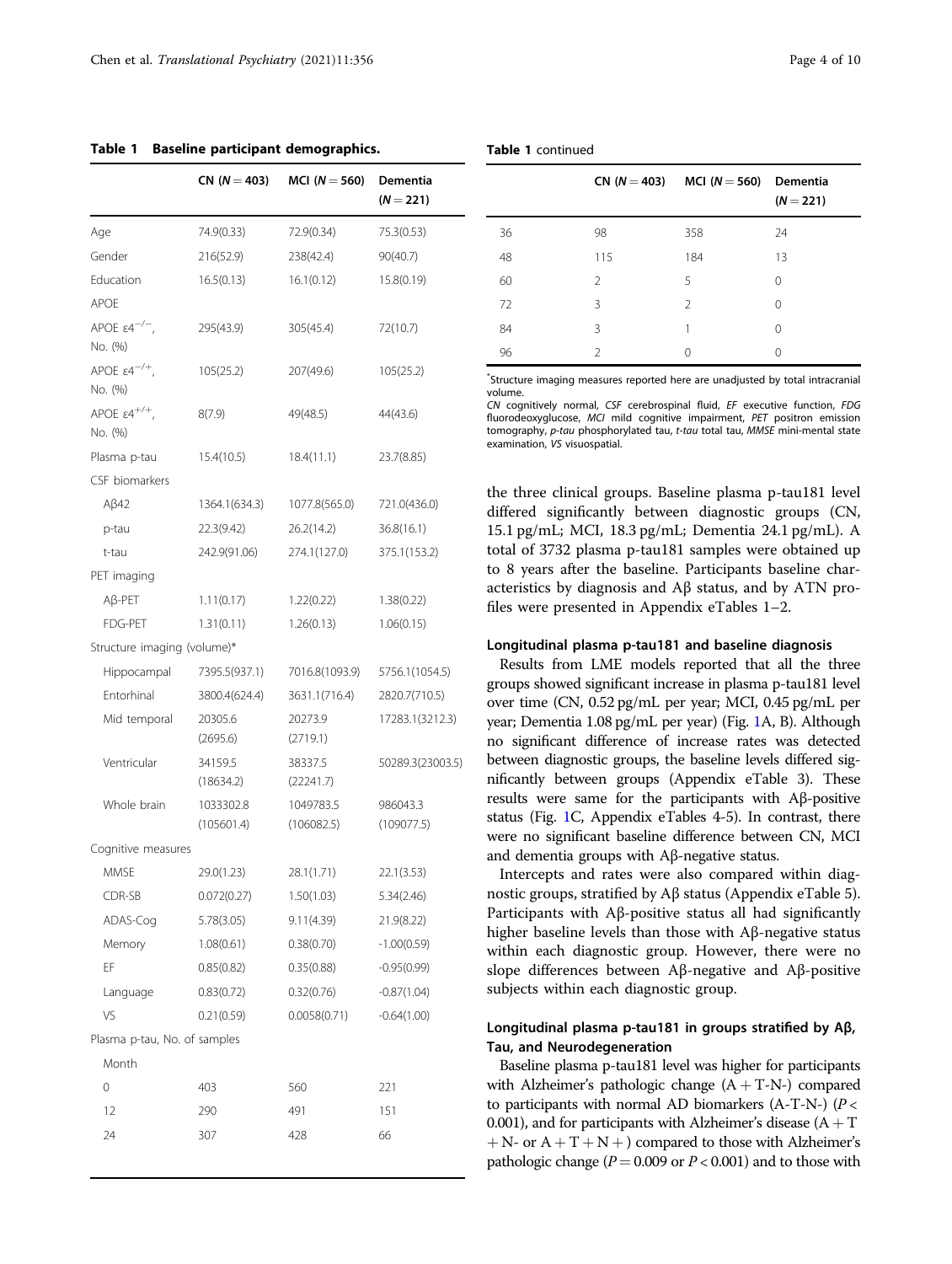<span id="page-4-0"></span>

tau; CN cognitive normal; MCI mild cognitive impairment.

normal AD biomarkers (both P < 0.001) (Fig. 1D, Appendix eTables 6 and 7). However, no differences in change rates were identified between these ATN groups. Additionally, participants with  $A +$ , T +, and N + respectively showed significantly elevated plasma p-tau181 levels at baseline compared to those with A-  $(P < 0.001)$ , T-  $(P < 0.001)$ , and N-  $(P < 0.001)$  (Fig. 1E-G). Similarly, there was no slope difference between the positive biomarker group and the negative biomarker group (Appendix eTable 8).

# Association of plasma p-tau181 with CSF biomarkers, neuroimaging, and cognition

Table [2](#page-5-0) show associations of baseline and longitudinal plasma p-tau181 levels with CSF Aβ42, p-tau181, and ttau levels; hippocampal, entorhinal, middle temporal, ventricular, and whole brain volume; MMSE, CDR-SB, and ADAS-Cog score; memory, executive function, language, and visual-spatial composite irrespective of the diagnostic groups.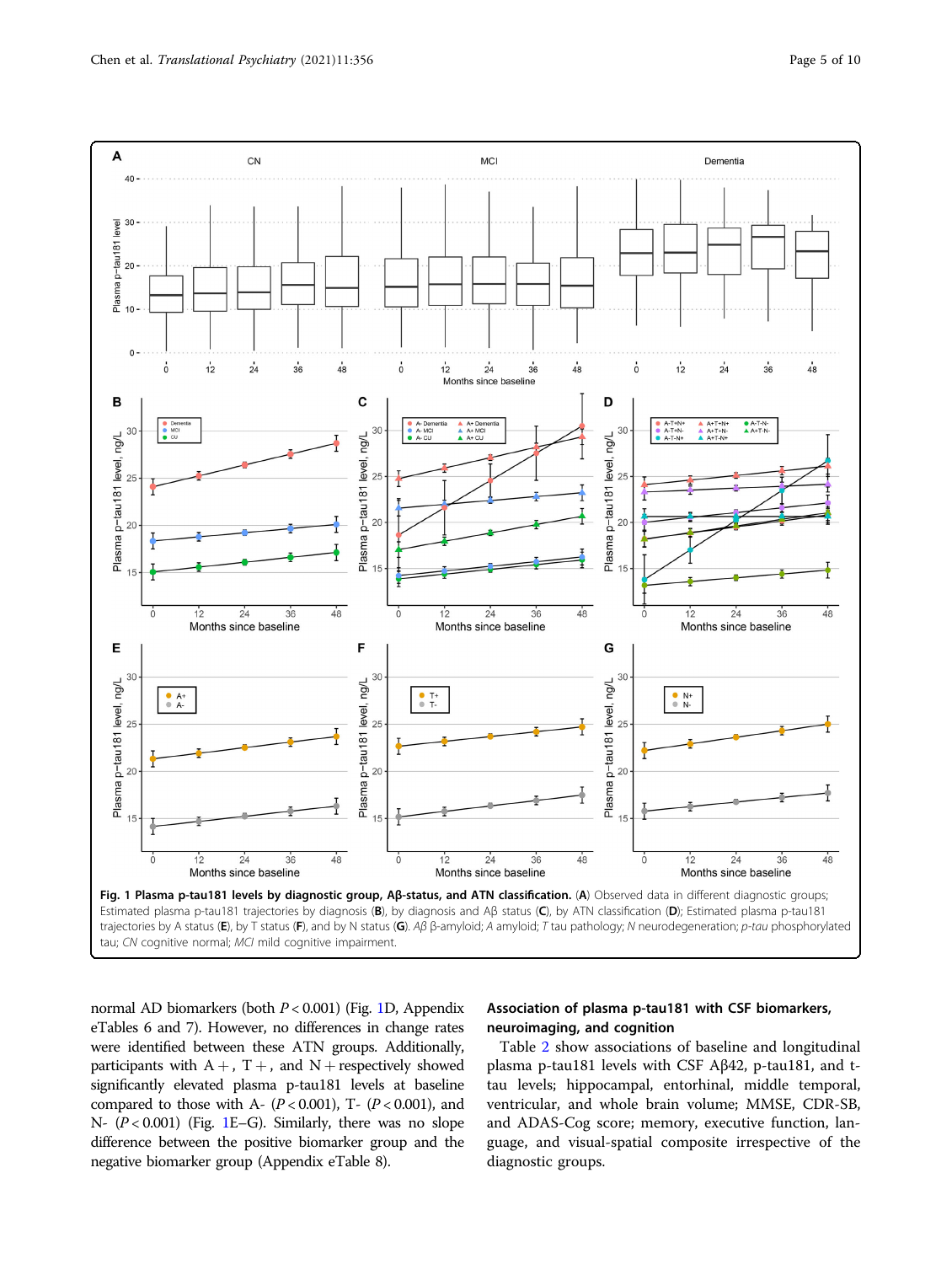|                            | Baseline plasma p-tau181 |        |                       |       | Longitudinal plasma p-tau181 |       |                       |       |
|----------------------------|--------------------------|--------|-----------------------|-------|------------------------------|-------|-----------------------|-------|
|                            | β                        | s.e.   | P value               | R2    | β                            | s.e.  | P value               | R2    |
| CSF biomarkers             |                          |        |                       |       |                              |       |                       |       |
| $A\beta42$                 | $-0.348$                 | 0.0472 | $< 0.001$ $(< 0.001)$ | 0.312 | $-2.934$                     | 0.681 | $< 0.001$ $(< 0.001)$ | 0.285 |
| p-tau                      | 0.434                    | 0.0499 | $< 0.001$ $(< 0.001)$ | 0.232 | 3.152                        | 0.727 | $< 0.001$ $(< 0.001)$ | 0.185 |
| t-tau                      | 0.381                    | 0.0509 | $< 0.001$ $(< 0.001)$ | 0.202 | 2.610                        | 0.736 | $< 0.001$ $(< 0.001)$ | 0.165 |
| PET imaging                |                          |        |                       |       |                              |       |                       |       |
| $AB-PET$                   | 0.494                    | 0.0438 | $< 0.001$ $(< 0.001)$ | 0.304 | 4.339                        | 0.673 | $< 0.001$ $(< 0.001)$ | 0.249 |
| <b>FDG-PET</b>             | $-0.343$                 | 0.0476 | $< 0.001$ $(< 0.001)$ | 0.141 | $-2.514$                     | 0.741 | $< 0.001$ (0.0023)    | 0.108 |
| Structure imaging (volume) |                          |        |                       |       |                              |       |                       |       |
| Hippocampal                | $-0.281$                 | 0.0450 | $< 0.001$ $(< 0.001)$ | 0.277 | $-1.607$                     | 0.714 | 0.025(0.030)          | 0.252 |
| Entorhinal                 | $-0.110$                 | 0.0484 | $< 0.001$ $(< 0.001)$ | 0.092 | $-1.389$                     | 0.792 | 0.080(0.085)          | 0.086 |
| Middle temporal            | $-0.061$                 | 0.0484 | $< 0.001$ $(< 0.001)$ | 0.091 | $-2.236$                     | 0.773 | 0.0039(0.0083)        | 0.132 |
| Ventricular                | 0.251                    | 0.0448 | $< 0.001$ $(< 0.001)$ | 0.261 | 1.963                        | 0.662 | 0.0031(0.0075)        | 0.246 |
| Whole brain                | $-0.042$                 | 0.0495 | $< 0.001$ $(< 0.001)$ | 0.050 | $-1.490$                     | 0.635 | 0.019(0.027)          | 0.019 |
| Cognitive measures         |                          |        |                       |       |                              |       |                       |       |
| <b>MMSE</b>                | $-0.261$                 | 0.0453 | $< 0.001$ $(< 0.001)$ | 0.133 | $-1.047$                     | 0.671 | 0.12(0.12)            | 0.110 |
| CDR-SB                     | 0.311                    | 0.0449 | $< 0.001$ $(< 0.001)$ | 0.147 | 1.891                        | 0.668 | 0.0047(0.0089)        | 0.118 |
| ADAS-Cog                   | 0.366                    | 0.0442 | $< 0.001$ $(< 0.001)$ | 0.174 | 1.770                        | 0.664 | 0.0078(0.012)         | 0.131 |
| Memory composite           | $-0.408$                 | 0.0416 | $< 0.001$ $(< 0.001)$ | 0.268 | $-1.773$                     | 0.631 | 0.0050(0.0085)        | 0.212 |
| EF composite               | $-0.293$                 | 0.0438 | $< 0.001$ $(< 0.001)$ | 0.191 | $-2.558$                     | 0.648 | $< 0.001$ $(< 0.001)$ | 0.172 |
| Language composite         | $-0.265$                 | 0.0441 | $< 0.001$ $(< 0.001)$ | 0.177 | $-1.458$                     | 0.653 | 0.026(0.029)          | 0.154 |
| VS composite               | $-0.238$                 | 0.0470 | $< 0.001$ $(< 0.001)$ | 0.065 | $-1.601$                     | 0.694 | 0.021(0.027)          | 0.048 |

<span id="page-5-0"></span>

|  | Table 2 Associations of baseline AD-related hallmarks with baseline and longitudinal changes of plasma p-tau181. |  |  |  |  |  |  |  |  |
|--|------------------------------------------------------------------------------------------------------------------|--|--|--|--|--|--|--|--|
|--|------------------------------------------------------------------------------------------------------------------|--|--|--|--|--|--|--|--|

Baseline levels of all AD-related hallmarks were normalized to have zero mean and unit variance so that effect sizes were directly comparable. P values in parentheses were corrected for multiple comparisons by Benjamini–Hochberg procedure.

A<sup>β</sup> <sup>β</sup>-amyloid, AD Alzheimer's disease, ADAS-Cog Alzheimer Disease Assessment Scale-Cognitive Subscale, CDR-SB Clinical Dementia Rating Scale Sum of Boxes, CSF cerebrospinal fluid, EF executive function, FDG fluorodeoxyglucose, MCI mild cognitive impairment, PET positron emission tomography, p-tau phosphorylated tau, ttau total tau, MMSE mini-mental state examination, VS visuospatial.

All the variables were cross-sectionally associated with the plasma p-tau181 level at baseline and the associations remained significant after correction for multiple comparisons. All the associations remained significant in the Aβ positive group with exception of CSF Aβ42, while only CSF p-tau was significantly associated with plasma *p*-tau181 at baseline in the Aβ negative group after corrections for multiple comparisons (Appendix eTable 9).

Except for the entorhinal volume and MMSE score, all the variables were also associated with more rapid change of plasma p-tau181 levels regardless of P value corrections. Of the CSF biomarkers, p-tau had the strongest association with longitudinal plasma p-tau181 change. Of the imaging measures, Aβ-PET and middle temporal volume had the largest associations with plasma p-tau slope. CDR-SB, ADAS-Cog, memory composite, and EF

composite had the largest associations among the cognitive measures. After dividing participants into different amyloid status, we observed that no associations were significant (all corrected  $P > 0.05$ ) in the A $\beta$  negative group (Appendix eTable 10). In contrast, the associations remained significant for all CSF biomarkers, both PET imaging measures, ventricular volume, whole brain volume, CDR-SB, and EF composite and entorhinal volume, ADAS-Cog, memory composite, language composite, and VS composite had marginally significant associations with longitudinal plasma p-tau181.

# Association of longitudinal plasma p-tau181 with CSF biomarkers, neuroimaging, and cognition in different diagnostic groups

We reported associations in each diagnostic group in Appendix eTable 11. Among CN participants, only Aβ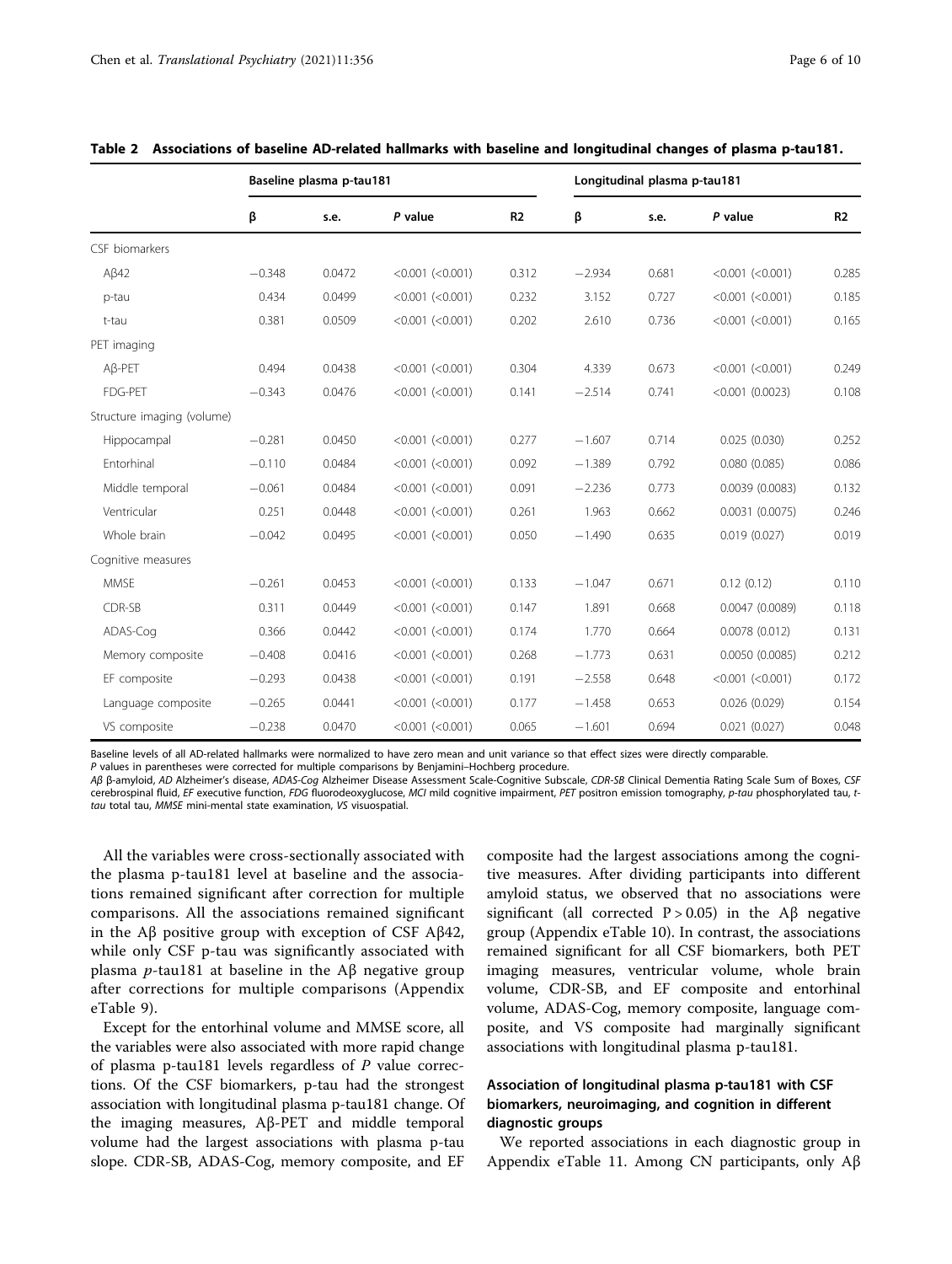

PET was associated with the longitudinal plasma p-tau181 after P value correction. In MCI group, faster plasma ptau181 increase was associated with lower CSF Aβ level, greater cerebral Aβ deposition, lower uptake in FDG-PET, larger ventricular volume, higher CDR-SB score, and lower memory, executive function, and language composites. Among participants with AD dementia, the association remained significant only for CSF p-tau181, CSF t-tau, and Aβ PET.

# Variability in plasma p-tau181 rates

Figure 2 shows the variability in participant-specific rates of plasma p-tau181. When compared between clinical diagnoses, variability of slopes was highest in the CN group (SD, 0.27% of baseline levels vs 0.26% in patients in the MCI group and 0.16% in the dementia group). When stratifying by diagnosis and Aβ status, variability was higher for Aβ-negative groups compared with Aβ-positive groups (SD, 0.16% of baseline in the Aβ-positive CN group vs 0.31% in the Aβ-negative CN group; 0.21% in the Aβ-positive MCI group vs 0.32% in the Aβ-negative MCI group; and 0.15% of baseline levels in the Aβ-positive AD group vs 0.17% in the Aβ-negative AD group). When stratified by ATN classification, slope variability in groups of Alzheimer's pathological change and Alzheimer's disease had lower variability compared with the group of normal AD biomarker (0.23% of baseline in  $A + T-N$ -, 0.12% of baseline in  $A + T + N$ -, and 0.20% of baseline in  $A + T$  $+ N + vs 0.35\%$  in A-T-N-).

# Concurrent changes in plasma p-tau181 levels and other measures

In the whole sample, longitudinal plasma p-tau181 showed significant associations with concurrent changes of multiple AD-related hallmarks including CSF p-tau, ttau, Aβ-PET, FDG-PET, hippocampal volume, middle temporal volume, ventricular volume, whole brain volume, MMSE, CDR-SB, ADAS-Cog, memory composite, EF composite, language composite, and visuospatial composite (Table [3\)](#page-7-0). The longitudinal memory composite showed the strongest correlation with concurrent plasma p-tau181 change compared to other AD-related hallmarks.

After stratifying participants by amyloid status, we noted that all the 15 significant associations identified in the whole sample remained in the Aβ positive group except for CDR-SB and entorhinal volume and became non-significant in the Aβ negative group except for whole brain volume and memory composite (Appendix eTable 12).

Greater increase of plasma p-tau181 also correlated with the accelerated decrease of memory composite in all three diagnostic groups except that the association in MCI became marginally significant after correction for multiple comparisons (Appendix eTable 13). Greater rates of plasma p-tau181 changes were also associated with accelerated loss of ventricular volume and whole brain volume in CN controls and patients with MCI, and with accelerated increase of CSF p-tau181 and t-tau in CN controls and patients with dementia. There were also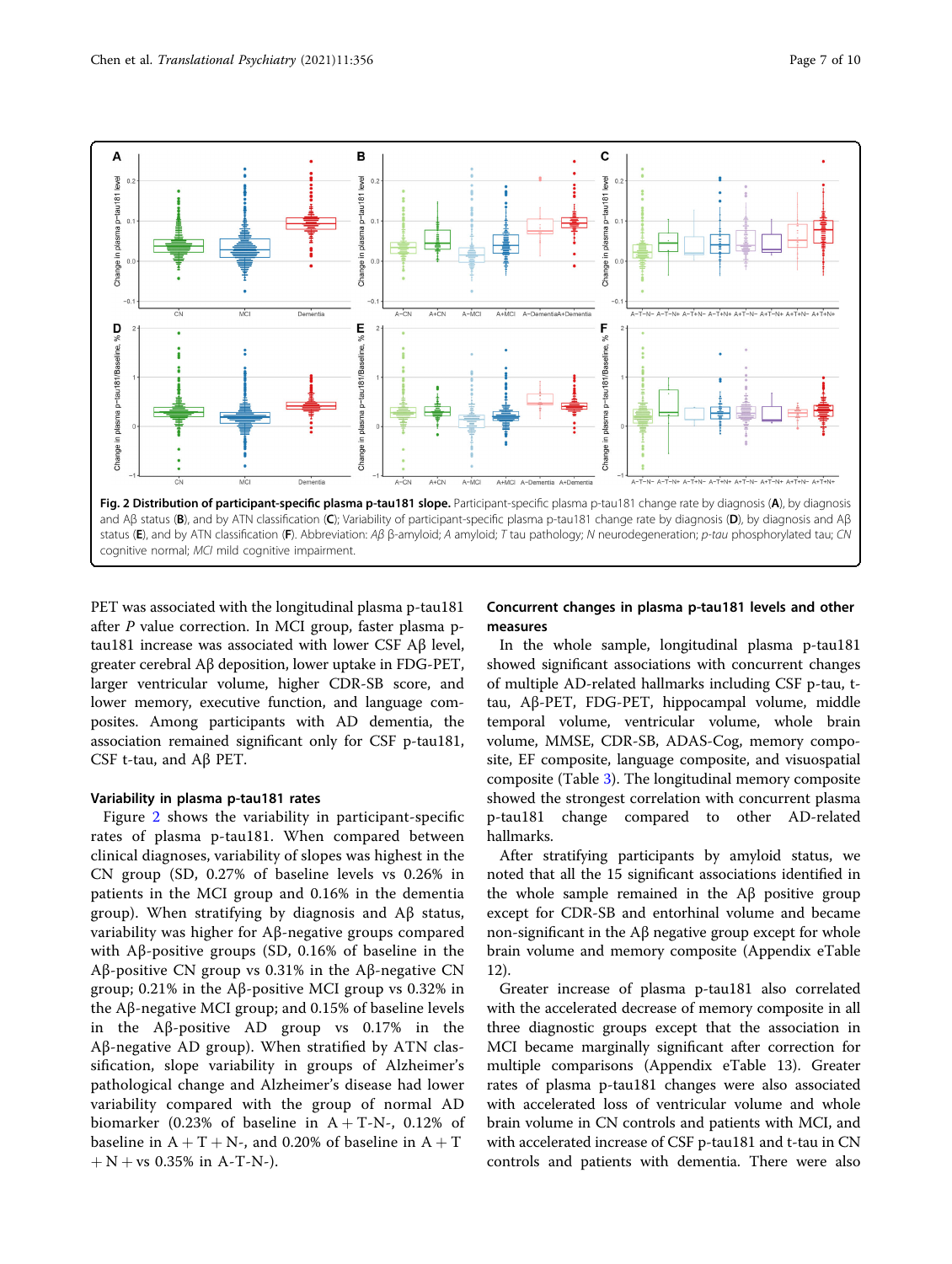|                            | ρ         | P value                 |
|----------------------------|-----------|-------------------------|
| CSF biomarkers             |           |                         |
| $A\beta42$                 | 0.0519    | 0.10(0.11)              |
| p-tau                      | 0.1393    | $< 0.001$ (0.031)       |
| t-tau                      | 0.1391    | $< 0.001$ (0.028)       |
| PET imaging                |           |                         |
| $AB-PET$                   | 0.1034    | $< 0.001$ (0.0011)      |
| <b>FDG-PET</b>             | $-0.0671$ | 0.024(0.027)            |
| Structure imaging (volume) |           |                         |
| Hippocampal                | $-0.0699$ | 0.017(0.021)            |
| <b>Fntorhinal</b>          | $-0.0014$ | 0.96(0.96)              |
| Middle temporal            | $-0.1078$ | $< 0.001$ ( $< 0.001$ ) |
| Ventricular                | 0.1299    | $< 0.001$ $(< 0.001)$   |
| Whole brain                | $-0.1342$ | $< 0.001$ $(< 0.001)$   |
| Cognitive measures         |           |                         |
| <b>MMSF</b>                | $-0.0885$ | 0.0023 (0.0036)         |
| CDR-SB                     | 0.0716    | 0.014(0.018)            |
| ADAS-Cog                   | 0.1114    | $< 0.001$ (0.009)       |
| Memory composite           | $-0.1434$ | $< 0.001$ (0.0017)      |
| EF composite               | $-0.1293$ | $< 0.001$ $(< 0.001)$   |
| Language composite         | $-0.0925$ | 0.0014(0.0024)          |
| VS.                        | $-0.0835$ | 0.0041 (0.0058)         |

P values in parentheses were corrected for multiple comparisons by Benjamini-<br>Hochberg - procedure. - Αβ- β-amyloid, - ΑD - Alzheimer's - disease, - ADAS-Cog<br>Alzheimer - Disease - Assessment - Scale-Cognitive - Subscale -Alzheimer Disease Assessment Scale-Cognitive Subscale, CDR-SB Clinical Dementia Rating Scale Sum of Boxes; CSF cerebrospinal fluid, EF executive function, FDG fluorodeoxyglucose, MCI mild cognitive impairment, PET positron emission tomography, p-tau phosphorylated tau; t-tau total tau; MMSE minimental state examination; VS visuospatial.

associations with Aβ PET in CN group, with executive function in MCI group, and with language and visuospatial function in dementia group.

# **Discussion**

The findings in the present study supported our primary hypothesis that plasma p-tau181 levels increase over time with disease progression. Compared with CN groups, plasma p-tau181 levels was increased at baseline in patients with MCI and dementia. Besides, increasing levels over time were identified at preclinical (Aβ-positive cognitively normal), prodromal (Aβ-positive MCI), and dementia (Aβ-positive dementia) stage of Alzheimer's disease. The secondary hypothesis that plasma p-tau181 were longitudinally associated with other AD-associated measures throughout the course of the disease was also supported. Associations between longitudinal plasma

p-tau181 and biochemical, imaging, and cognitive measures at baseline were extensively found and were strongest in patients with MCI. Besides, change of plasma p-tau181 correlated with change of cognitive measures in all diagnostic groups, with change of imaging measures in CN and MCI groups, and with change of CSF biomarkers in MCI and dementia groups. Importantly, all the significant associations identified in the whole sample were driven by the amyloid positive group. Taken together, our analysis of longitudinal plasma p-tau181 suggest that the plasma p-tau181 is a dynamic biomarker along the course of the disease and may be used to track disease progression in AD.

Plasma p-tau181 may outperform other biomarkers in monitoring clinical change of AD. Although MRI was recognized to show neurodegeneration in AD [\[19](#page-9-0)], the presence of characteristic imaging features used in clinical settings such as hippocampus atrophy and their changes only merge at the later stage of the disease. Fluid biomarkers such as plasma neurofilament lights were also identified in the previous study that was capable of tracing disease progression [\[20](#page-9-0)]. However, these molecules were not as specific as p-tau181 to the AD pathology [[21](#page-9-0)–[23](#page-9-0)]. Other neurological comorbidity may interfere with the NLF levels to index AD severity for NLF levels would rise as long as the neuronal injury appear  $[20]$  $[20]$ . Thus, the plasma p-tau181 is competent as an indicator for AD progression. It is suggested that, once validated to regulatory standards, this easily-accessible biomarker would prompt the development of novel disease-modifying medicine and, possibly, offer guidance in clinical decisions once such treatments become available. Besides, considering a rather close relation between the memory composite and the plasma p-tau181, it is promising that the memory function can be estimated objectively in future memory clinics. Additionally, the possible dual function of diagnosis and progression indication makes it a desirable biomarker for clinical use in primary care. For these purposes, we recommend that measurement of plasma p-tau181 should be included in future observational and therapeutic trials for AD to further investigate and validate its utility in clinical practice.

A recent work on the longitudinal plasma p-tau181 discovered that the level of plasma p-tau181 plateaued within the last four years prior to death in patients with AD neuropathology [[24\]](#page-9-0). This appeared to be contradictory with our findings that plasma p-tau181 still increase at the stage of dementia. The difference may attribute to the distinct clinical severity of included subjects. While the participants included in the literature reported a mean MMSE score of 17.7 at baseline, the mean MMSE score was 22.1 for individuals with AD dementia in our study. Thus, it might be the case that the level would keep increasing until the stage of mild

<span id="page-7-0"></span>Table 3 Correlations of concurrent changes in plasma ptau181 and other measures.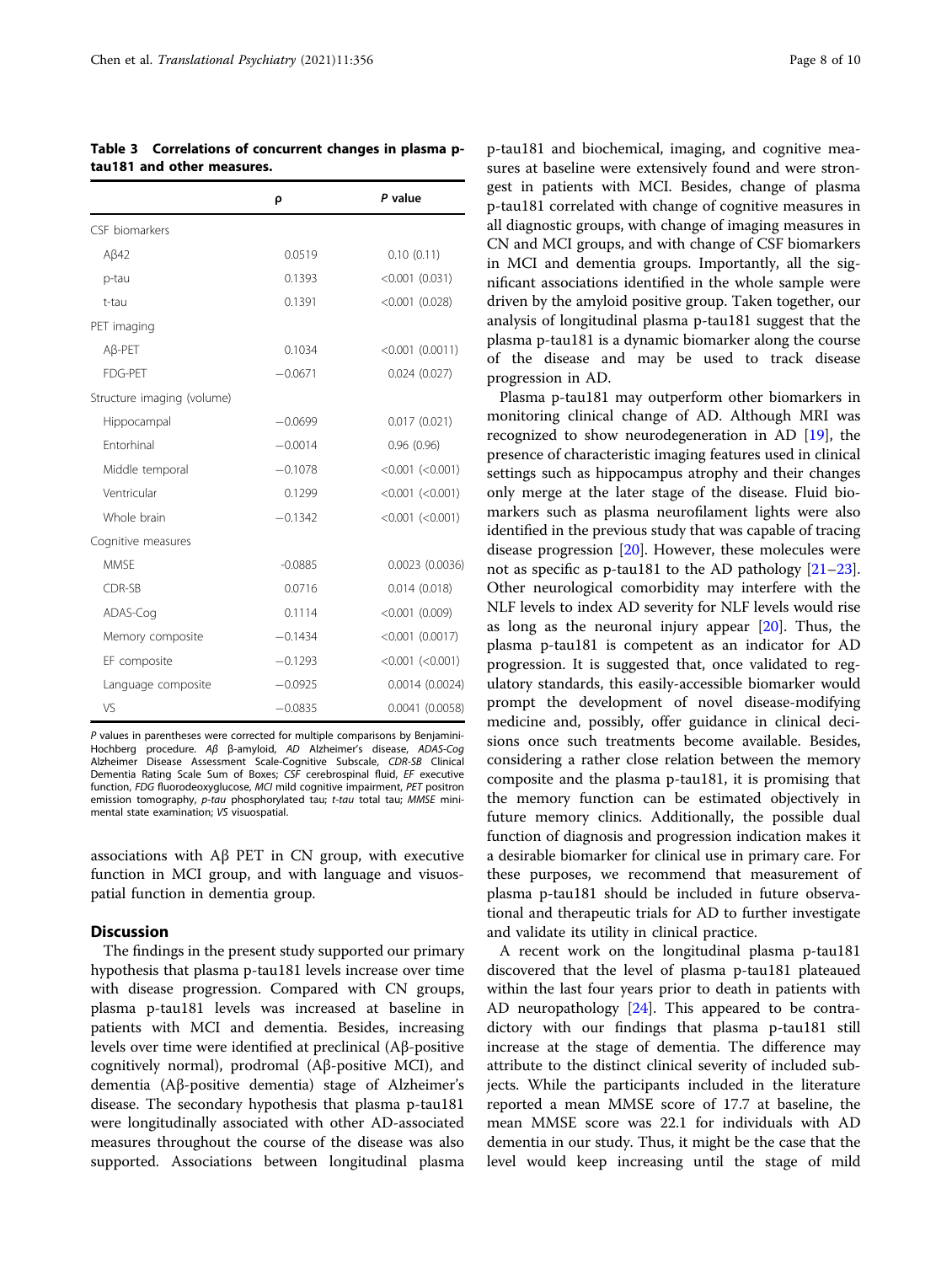dementia and then plateau at the end stage of AD course. In addition, we found no difference of change rate between different diagnostic groups for plasma p-tau181. It seemed that the level of the blood biomarker increased in a linear fashion from the asymptomatic stage to mild dementia. Meanwhile, a positive association was clearly illustrated between the change rate of plasma p-tau181 and baseline AD-related outcomes such as Aβ-PET and ADAS-Cog score, which suggested that the rate of plasma p-tau181 change would be accelerated as the disease progressed. One explanation would be insufficient sample size or follow up time to detect the minor signal as annual change of plasma p-tau181 was less than 1 pg/mL. We also noticed that participants in A-T-N- and A-T-N + showed elevating levels of plasma p-tau181. The analysis of longitudinal trajectories of plasma p-tau181 by Moscoso A might explained it as they found earliest elevations of plasma p-tau181 levels occurred before PET and CSF biomarkers of amyloid reached their respective abnormality thresholds [[25\]](#page-9-0). Small sample sizes of certain groups (e.g.  $n = 13$  in A-T-N +) might also had an impact on analytical results, giving an inaccurate estimate.

Our study replicated some previous findings on plasma p-tau181 [\[6,7](#page-9-0),] and comprehensively revealed its associations with other AD-related biological and clinical outcomes for the first time. Besides, by first using CSF Aβ42 (higher sensitivity and better linked to disease state compared to amyloid-PET  $[1,26,1)$  $[1,26,1)$  $[1,26,1)$  as a main approach and then including florbetapir-PET and data within 12 months of baseline as an auxiliary approach to determine amyloid positivity, we maximized the participants in AD continuum as well as the whole sample size, generating a sufficiently large, prospective cohort. However, there are also several limitations to the present study. First, the participants enrolled in this research did not represent the totality of AD population. As mentioned above, the clinical severity is mild in dementia group according to the global cognitive measures. Thus, the analysis results cannot be extended to the population with moderate to severe dementia and future studies covering participants at advanced stage of AD would be necessary to examine the potential of plasma p-tau as progression biomarker. Second, ADNI has a relatively pure AD population by mainly including amnestic patients. Reproducibility of findings with different phenotypes of AD and different participants from other cohorts would be beneficial. Third, for tau pathology, only CSF tau biomarkers not tau PET were investigated. As tau PET was introduced in 2015 at the phase of ADNI-3, the baseline interval between plasma p-tau181 and tau PET was quite long (more than 6 years). It would be valuable for future researches with different study designs to include PET data and to analyze the association between different modalities of tau biomarkers. Forth, there were

high drop-out rates in each diagnostic group after 5 years since baseline that lead to a rather short-term follow-up data. This might affect the estimates of longitudinal plasma p-tau181 change and its association with other variables.

In conclusion, our findings suggest that plasma p-tau181 level can be used as a noninvasive biomarker to track disease progression in AD and therefore may be candidate tool to monitor effects in trials of diseasemodifying therapeutics.

#### Acknowledgements

Data used in preparation for this paper were obtained from the Alzheimer's Disease Neuroimaging Initiative (ADNI) database [\(http://adni.loni.usc.edu/\)](http://adni.loni.usc.edu/). As such, the investigators within the ADNI contributed to the design and implementation of ADNI and/or provided data but did not participate in the analysis or in the writing of this paper. A complete listing of ADNI investigators can be found at: [http://adni.loni.usc.edu/wp-content/uploads/how\\_to\\_apply/](http://adni.loni.usc.edu/wp-content/uploads/how_to_apply/ADNI_Acknowledgement_List.pdf) [ADNI\\_Acknowledgement\\_List.pdf.](http://adni.loni.usc.edu/wp-content/uploads/how_to_apply/ADNI_Acknowledgement_List.pdf) We express appreciation to contributors of Alzheimer's Disease Neuroimaging Initiative (ADNI) database. Data collection and sharing for this project was funded by the Alzheimer's Disease Neuroimaging Initiative (ADNI) (National Institutes of Health Grant U01 AG024904) and DOD ADNI (Department of Defense award number W81XWH-12-2-0012). ADNI is funded by the National Institute on Aging, the National Institute of Biomedical Imaging and Bioengineering, and through generous contributions from the following: AbbVie, Alzheimer's Association; Alzheimer's Drug Discovery Foundation; Araclon Biotech; BioClinica, Inc.; Biogen; Bristol-Myers Squibb Company; CereSpir, Inc.; Cogstate; Eisai Inc.; Elan Pharmaceuticals, Inc.; Eli Lilly and Company; EuroImmun; F. Hoffmann-La Roche Ltd and its affiliated company Genentech, Inc.; Fujirebio; GE Healthcare; IXICO Ltd.; Janssen Alzheimer Immunotherapy Research & Development, LLC; Johnson & Johnson Pharmaceutical Research & Development LLC; Lumosity; Lundbeck; Merck & Co., Inc.; Meso Scale Diagnostics, LLC; NeuroRx Research; Neurotrack Technologies; Novartis Pharmaceuticals Corporation; Pfizer Inc.; Piramal Imaging; Servier; Takeda Pharmaceutical Company; and Transition Therapeutics. The Canadian Institutes of Health Research is providing funds to support ADNI clinical sites in Canada. Private sector contributions are facilitated by the Foundation for the National Institutes of Health [\(www.fnih.org\)](http://www.fnih.org). The grantee organization is the Northern California Institute for Research and Education, and the study is coordinated by the Alzheimer's Therapeutic Research Institute at the University of Southern California. ADNI data are disseminated by the Laboratory for Neuro Imaging at the University of Southern California.

#### Author contributions

JTY and QD were responsible for the conception and design of the study. SDC, YYH, XNS, YG, and JTY acquisition, analysis of data, drafting of the manuscript, and preparing the figures. LT and QD coedited the article.

#### Funding

This study was supported by grants from the National Natural Science Foundation of China (91849126), the National Key R&D Program of China (2018YFC1314700), Shanghai Municipal Science and Technology Major Project (No.2018SHZDZX01) and ZJLAB, Tianqiao and Chrissy Chen Institute, and the State Key Laboratory of Neurobiology and Frontiers Center for Brain Science of Ministry of Education, Fudan University.

#### Data availability

Data used in the presented study were originally from the online repository of Alzheimer's Disease Neuroimaging Initiative (ADNI) (<http://adni.loni.usc.edu/>). The data generated during processing and analyzing are available from the authors upon request.

#### Code availability

All scripts used in analyses are available from the authors upon request.